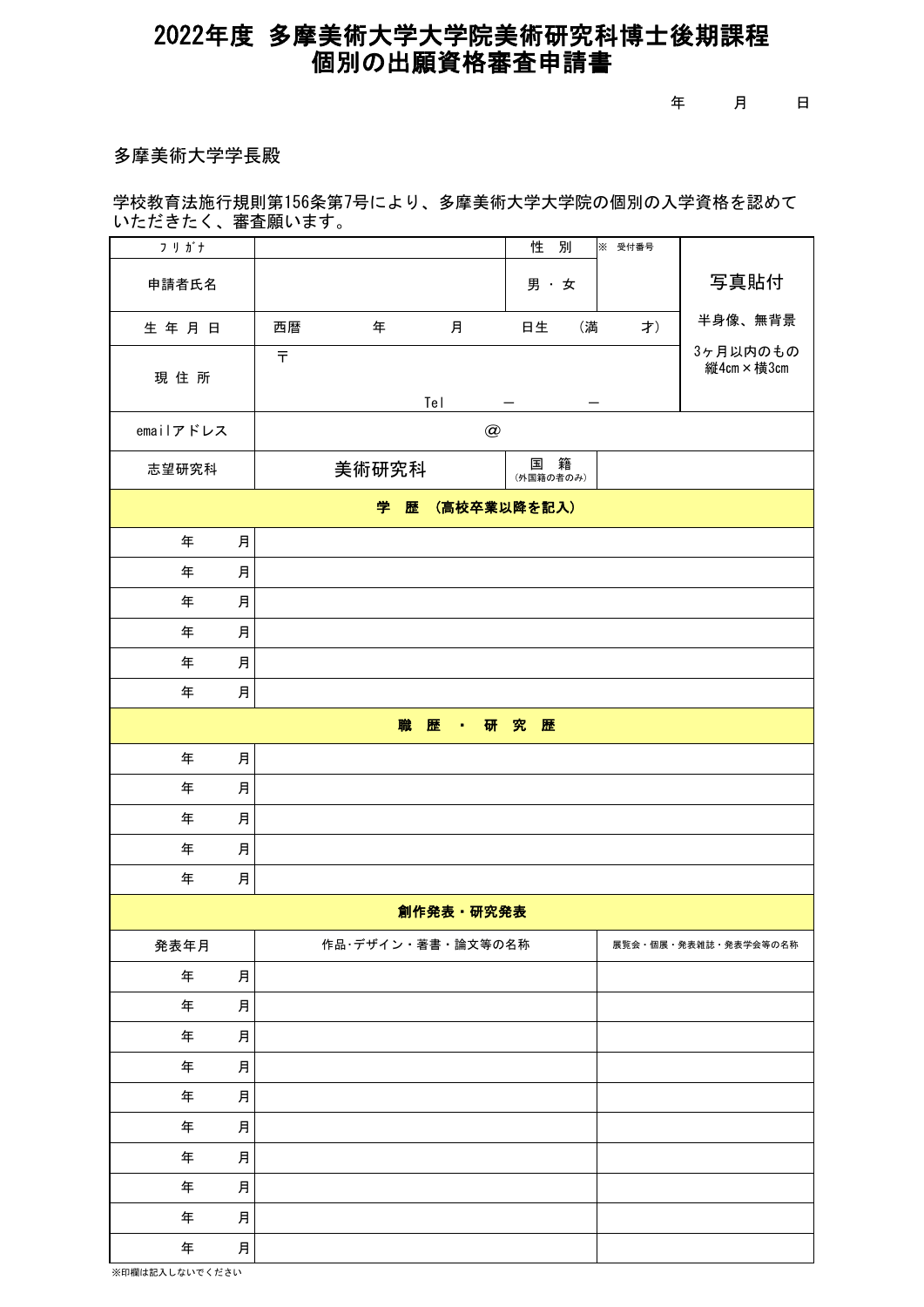| 研究計画書  | 1/2 |    | 博士後期課程選抜 |
|--------|-----|----|----------|
| フリガナ   |     |    |          |
| 氏名     |     | 志望 | 美術専攻     |
|        |     |    |          |
| 研究題目   |     |    |          |
|        |     |    |          |
| ●研究の目的 |     |    |          |
|        |     |    |          |
|        |     |    |          |
|        |     |    |          |
|        |     |    |          |
|        |     |    |          |
|        |     |    |          |
|        |     |    |          |
|        |     |    |          |
|        |     |    |          |
|        |     |    |          |
|        |     |    |          |
|        |     |    |          |
|        |     |    |          |
|        |     |    |          |
|        |     |    |          |
|        |     |    |          |
|        |     |    |          |
|        |     |    |          |
|        |     |    |          |
|        |     |    |          |
|        |     |    |          |
|        |     |    |          |
|        |     |    |          |
|        |     |    |          |
|        |     |    |          |
|        |     |    |          |

注意 :記入欄内に自筆で記入してください。用紙の追加等はできません。 :外国人留学生の場合も必ず日本語で記入してください。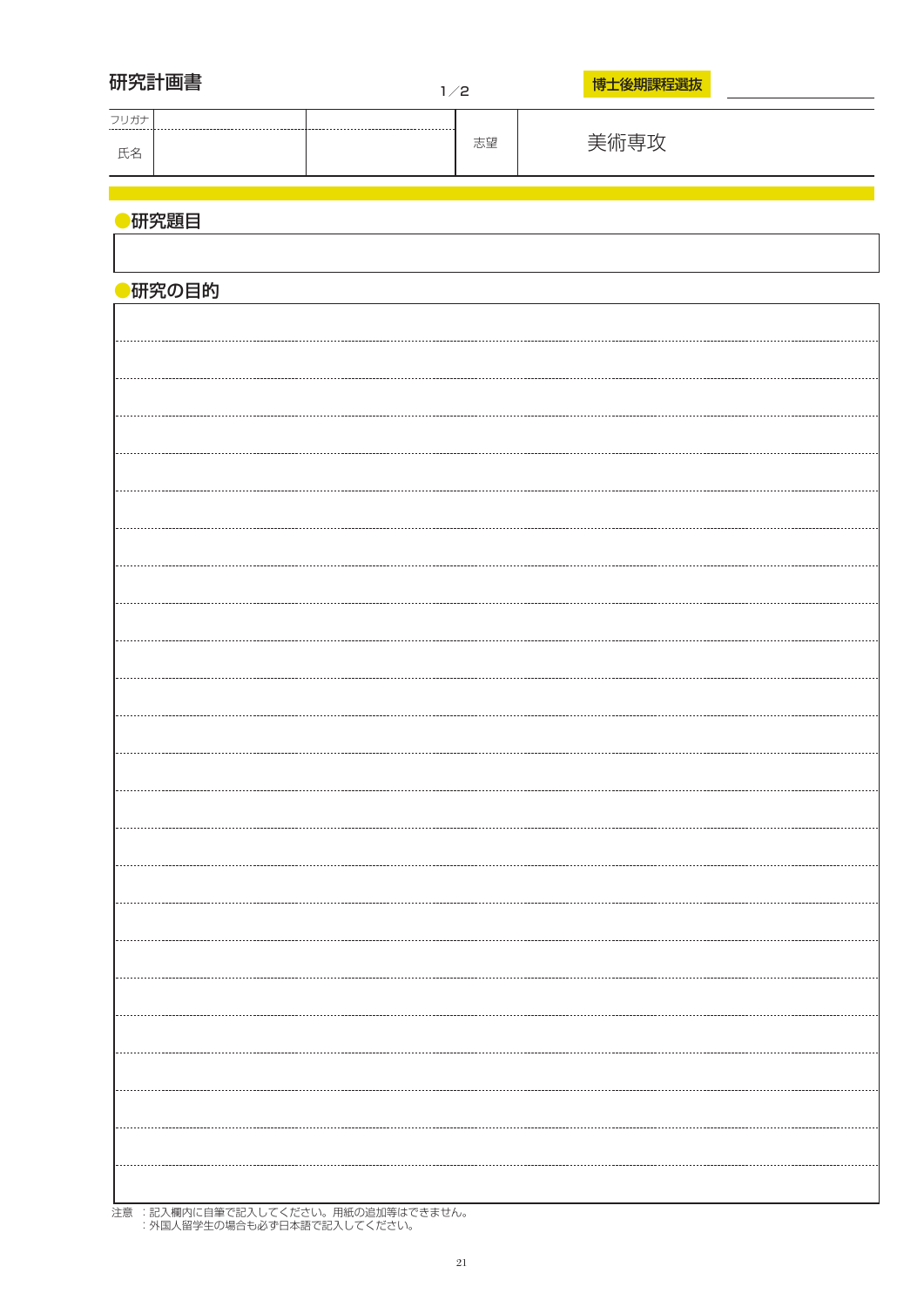| Ξ |
|---|
|---|

フリガナ 氏名

## ●研究計画および研究方法

注意 :記入欄内に自筆で記入してください。用紙の追加等はできません。 :外国人留学生の場合も必ず日本語で記入してください。